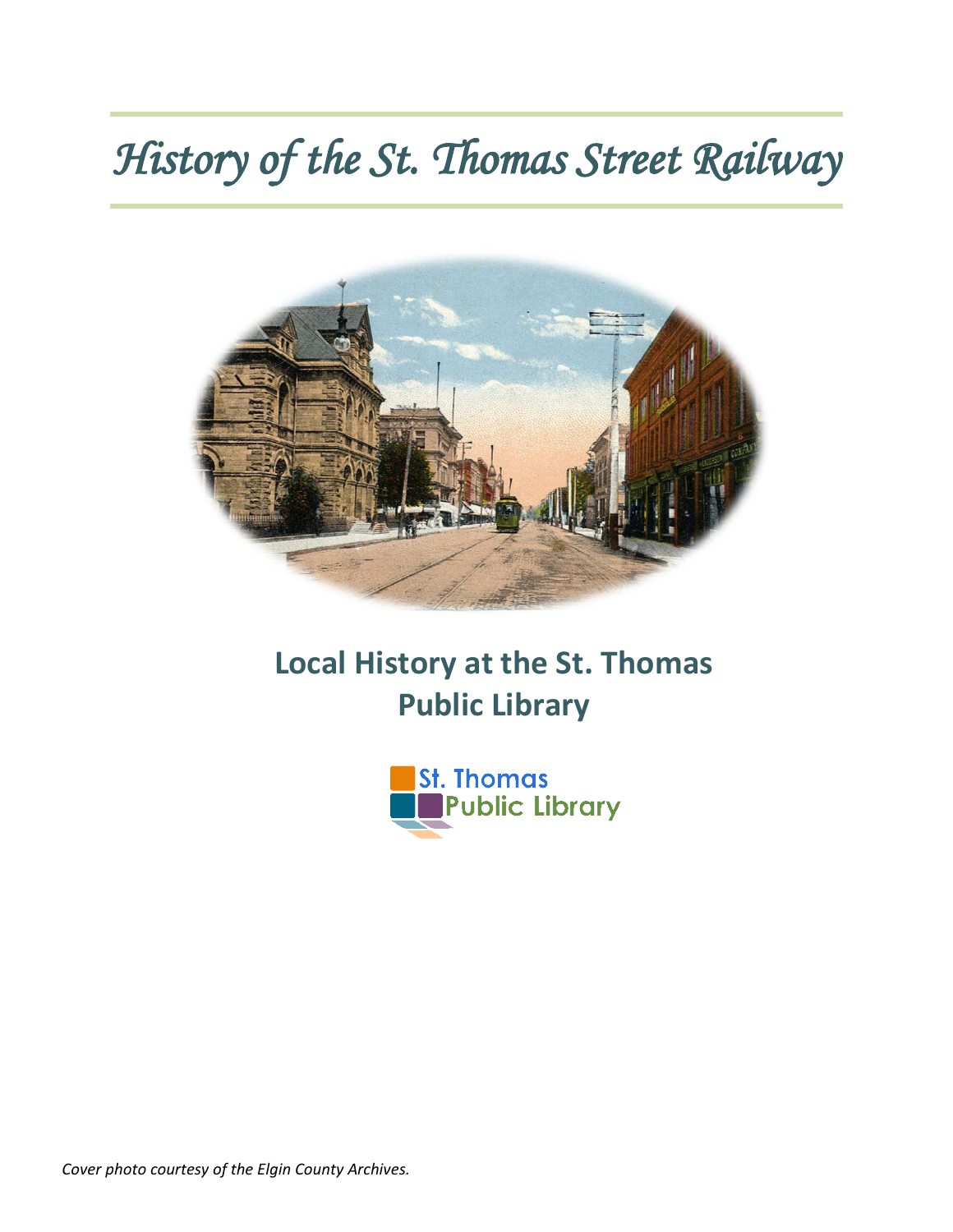**1879:** The Street Railway is built as a project of local investors. It uses horse-drawn vehicles on rails that are 3'6" apart – a narrow gauge. Bylaws regarding the railway include: "When turning the corners from one street to another, the horses or mules attached to the cars shall not be driven faster than a walk," and "the conductors or drivers shall not allow ladies or children to enter or leave the cars while in motion."



*A horse-drawn railcar in New York.*

**3 June 1886:** Canada's first electric street railway opens at Windsor, Ontario.

**1890s:** The ownership of the Street Railway changes hands a number of times, each new owner planning to electrify the system.

**1897:** The franchise is taken over by a company headed by James Henry Still, and it is agreed between the company and the City Council that the railway will be electrified. The Legislature of Ontario allows the City of St. Thomas to guarantee the Street Railway bonds to the total of \$50,000.00.

**March 24, 1898:** Construction of the electric street railway begins. According to Percy Locke's *History of Hydro Electric Power in St. Thomas*, only Canadian materials are used to build it – the rails are made in Hamilton, the engine in Amherst, Nova Scotia, the dynamos (electric generators) in Peterborough, and the cars in Ottawa.

**1 June 1898:** The formal opening of the electrified railway occurs. The updated section of the railroad is six miles in length and cost \$85,000.00.

**25 June 1898:** Almost an entire page of the St. Thomas *Evening Journal* is dedicated to the topic of the new railway. The author writes: "After over a week's operation, interest in the new municipal toy does not seem to wane, and from all indications there is no likelihood of it waning so long as the fine weather and nickels hold out… A ride around the belt line certainly gives a person more value for their money than can be got for a nickel invested in any other way in St. Thomas."